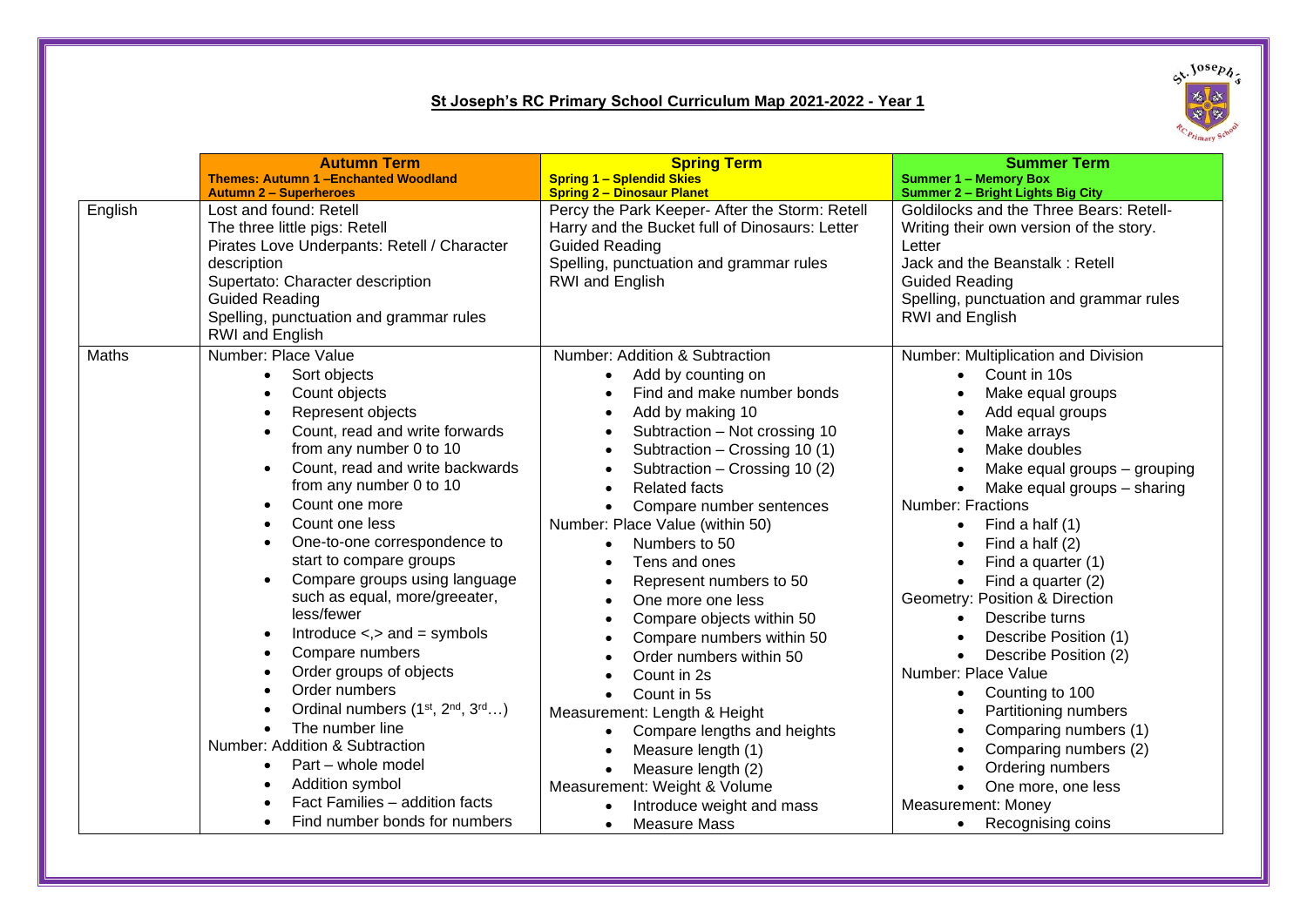|           | within 10<br>Systematic methods for number<br>bonds within 10<br>Number bonds to 10<br>Compare number bonds<br>$\bullet$<br>Addition - adding together<br>$\bullet$<br>Addition - adding more<br>Finding a part<br>Subtraction - taking away, how<br>many left? Crossing out<br>Subtraction - taking away, how<br>many left? Introducing the<br>subtraction symbol<br>Subtraction - finding a part,<br>breaking apart<br>Fact families - the 8 facts<br>Subtraction - counting back<br>Geometry: Shape<br>Recognise and name 3-D shapes<br>$\bullet$<br>Sort 3-D shapes<br>$\bullet$<br>Recognise and name 2-D shapes<br>Sort 2-D shapes<br>Patterns with 3-D and 2-D shapes | <b>Compare Mass</b><br>$\bullet$<br>Introduce capacity and volume<br>Measure capacity<br>Compare capacity                                                                                        | Recognising notes<br>Counting in coins<br>Measurement: Time<br>Before and after<br>$\bullet$<br>Dates<br>$\bullet$<br>Time to the hour<br>Time to the half hour<br>Writing time<br>Comparing time |
|-----------|------------------------------------------------------------------------------------------------------------------------------------------------------------------------------------------------------------------------------------------------------------------------------------------------------------------------------------------------------------------------------------------------------------------------------------------------------------------------------------------------------------------------------------------------------------------------------------------------------------------------------------------------------------------------------|--------------------------------------------------------------------------------------------------------------------------------------------------------------------------------------------------|---------------------------------------------------------------------------------------------------------------------------------------------------------------------------------------------------|
| <b>RE</b> | Family: Families; Belonging - Baptism; Waiting<br>- Advent; Judaism                                                                                                                                                                                                                                                                                                                                                                                                                                                                                                                                                                                                          | Special people - parish family; Meals - the<br>Mass; Change - Lent; Islam                                                                                                                        | Holidays and Holy Days - Pentecost; Being<br>sorry; Neighbours - God's World                                                                                                                      |
| Science   | Plants in the local environment                                                                                                                                                                                                                                                                                                                                                                                                                                                                                                                                                                                                                                              | Seasonal change<br>Animals including humans<br>Animals, including humans.<br>Body parts and senses.                                                                                              | <b>Materials</b>                                                                                                                                                                                  |
| History   | Lives of significant historical figures - Florence<br>Nightingale.<br><b>Heroes and Heroines</b>                                                                                                                                                                                                                                                                                                                                                                                                                                                                                                                                                                             | Events beyond living memory - Mary Anning,<br>the dinosaurs.<br>To understand the ways in which we find out<br>about the past (fossils, diaries).<br>Significant individual Sir Francis Beaufort | Changes within living memory<br><b>Great Fire of London</b>                                                                                                                                       |
| Geography | Locational language                                                                                                                                                                                                                                                                                                                                                                                                                                                                                                                                                                                                                                                          | Locating continents and oceans                                                                                                                                                                   | Field work in the local area                                                                                                                                                                      |